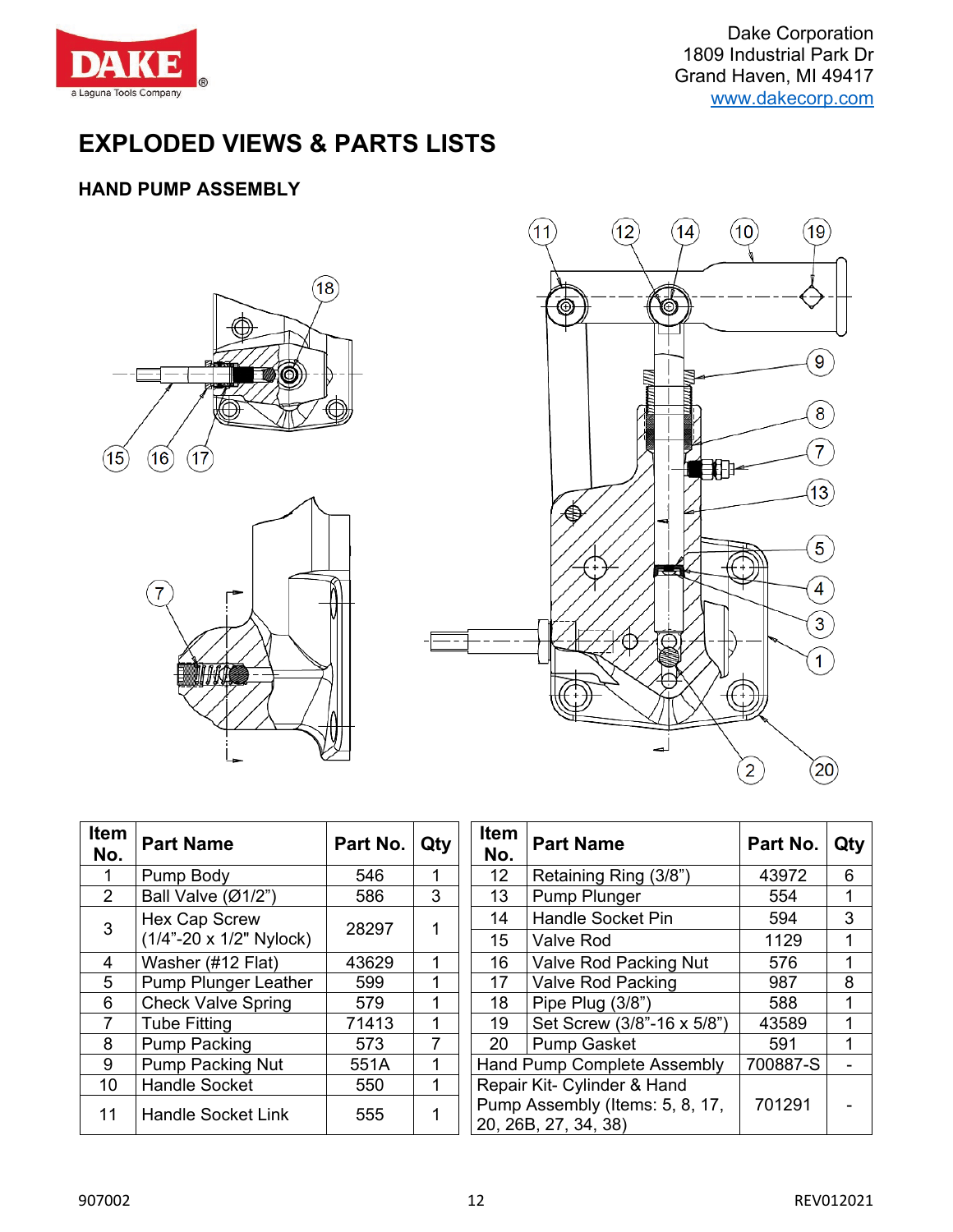

#### **WORKHEAD ASSEMBLY**



| <b>Item</b><br>No. | <b>Part Name</b>                                | Part<br>No. | Qty |
|--------------------|-------------------------------------------------|-------------|-----|
| 21                 | <b>Pump Gasket</b>                              | 591         | 1   |
| 22                 | Reservoir                                       | 540         | 1   |
| 23                 | Screw Nose - Flat                               | 572         | 1   |
|                    | Screw Nose - V-ram                              | 344         | 1   |
| 24                 | Screw - 50H                                     | 559         | 1   |
| 25                 | Handwheel                                       | 716519      | 1   |
| 26A                | <b>Clamp Ring Assembly</b>                      | 717         | 1   |
| 26B                | <b>Piston Bumper</b>                            | 605         | 1   |
| 27                 | Oil Seal                                        | 1267        | 1   |
| 28                 | Pipe Plug (1/8" NPTF)                           | 589         | 1   |
| 29                 | <b>Elbow Pipe Plug</b>                          | 45388       | 1   |
| 30                 | Pipe Plug (1/2" NPTF)                           | 596         | 1   |
| 31                 | Ram Spring                                      | 556         | 1   |
| 32                 | <b>Piston Assembly</b><br>(Serial No. < 192522) | 701801      | 1   |
| 33                 | <b>Piston Assembly</b><br>(Serial No. > 192523) | 716222      | 1   |
| 34                 | <b>Piston Leather</b><br>(Serial No. < 192522)  | 557         | 1   |

|                                                                                         | Packing Ring<br>(Serial No. > 192523)                                    | 17878        |   |
|-----------------------------------------------------------------------------------------|--------------------------------------------------------------------------|--------------|---|
| 35                                                                                      | Cylinder                                                                 | 536          | 1 |
| 38                                                                                      | <b>Cylinder Gasket</b>                                                   | 1268         | 1 |
| 44                                                                                      | Air Vent Tube (1/4" x<br>3")                                             | 632          | 1 |
| F <sub>1</sub>                                                                          | <b>Thumb Screw</b>                                                       | 43618        | 1 |
| F <sub>2</sub>                                                                          | Pipe Plug (1/4" NPTF)                                                    | 1567         | 1 |
| F <sub>3</sub>                                                                          | <b>Hex Head Cap Screw</b><br>$(1/2" - 13 \times 2 - 1/4")$               | 43352        | 4 |
| <b>F4/F5</b>                                                                            | Pipe Plug $(1/4")$<br><b>NPTF</b>                                        | 1567         | 1 |
| F5/F4                                                                                   | Hex Nut (3/8"-16)<br>(General Assembly)                                  | 43912        | 2 |
| F6/56                                                                                   | <b>Hex Cap Screw</b><br>$(2-3/4 \times 3/8" - 16)$<br>(General Assembly) | 43335        | 2 |
| <b>Complete Workhead</b><br>Assembly                                                    |                                                                          | 907007-<br>S |   |
| Repair Kit - Cylinder & Hand<br>Pump Assembly (Items: 5, 8,<br>17, 20, 26B, 27, 34, 38) |                                                                          | 701291       |   |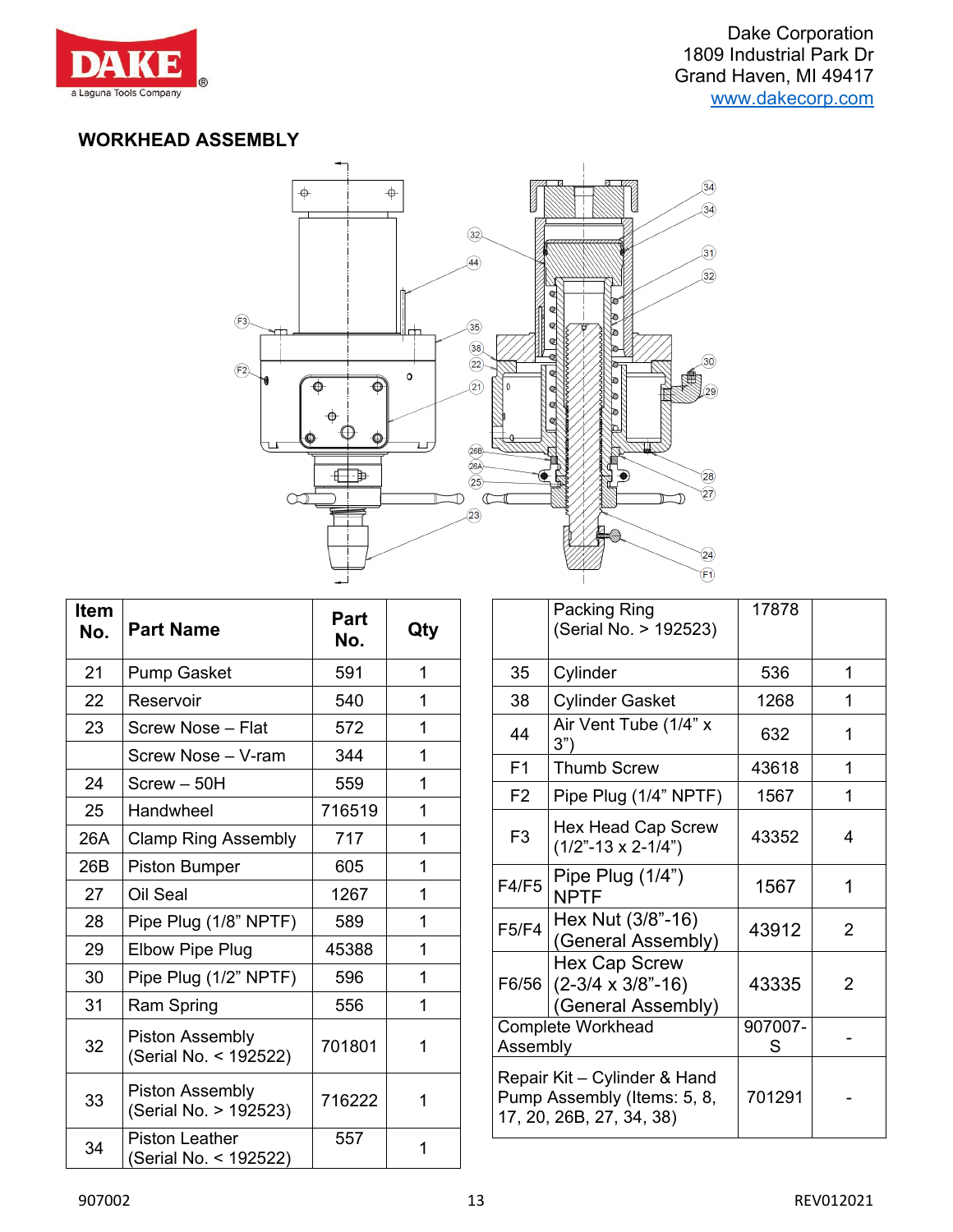#### **GENERAL ASSEMBLY**



# **GENERAL ASSEMBLY PARTS LIST**

| <b>Item</b><br>No. | <b>Part Name</b>             | Part No. | Qty | Item<br>No.    | <b>Part Name</b>      | Part No. | Qty            |
|--------------------|------------------------------|----------|-----|----------------|-----------------------|----------|----------------|
| 36                 | <b>Screw Adjusting Wheel</b> | 716521   | 1   |                | Pulley                | 602      | $\overline{2}$ |
| 37                 | Yoke                         | 593      | 1   | 56             | <b>Pulley Bolt</b>    | 43342    | $\overline{2}$ |
|                    | Gauge                        | 71266    | 1   |                | Hex Nut (3/8"-16)     | 43912    | $\overline{2}$ |
| 39                 | <b>Bushing</b>               | 81384    | 1   | 57             | Vent Tube             | 67761    | 1              |
| 40                 | Gauge Extension              | 731      | 1   | 58             | 1/8" NPT Fitting      | 71413    | 2              |
| 41                 | Roller                       | 592      | 4   | 59             | Cable                 | 580      | 1              |
| 42                 | <b>Roller Screw</b>          | 595      | 4   | 60             | <b>Cable Clamps</b>   | 991      | 4              |
| 43                 | Dake Name Plate              | 81002    | 1   | 61             | <b>Table Spacer</b>   | 716692   | 4              |
| 45                 | Handwheel                    | 10631    | 1   | F4             | Flat Washer (1/4")    | 43631    |                |
| 46                 | V-Block                      | 336      | 2   | F <sub>5</sub> | Bolt (1/4"-20 x 1/2") | 43301    | 1              |

Dake Corporation Phone: 800.937.3253 www.dakecorp.com 1809 Industrial Park Dr Grand Haven, MI 49417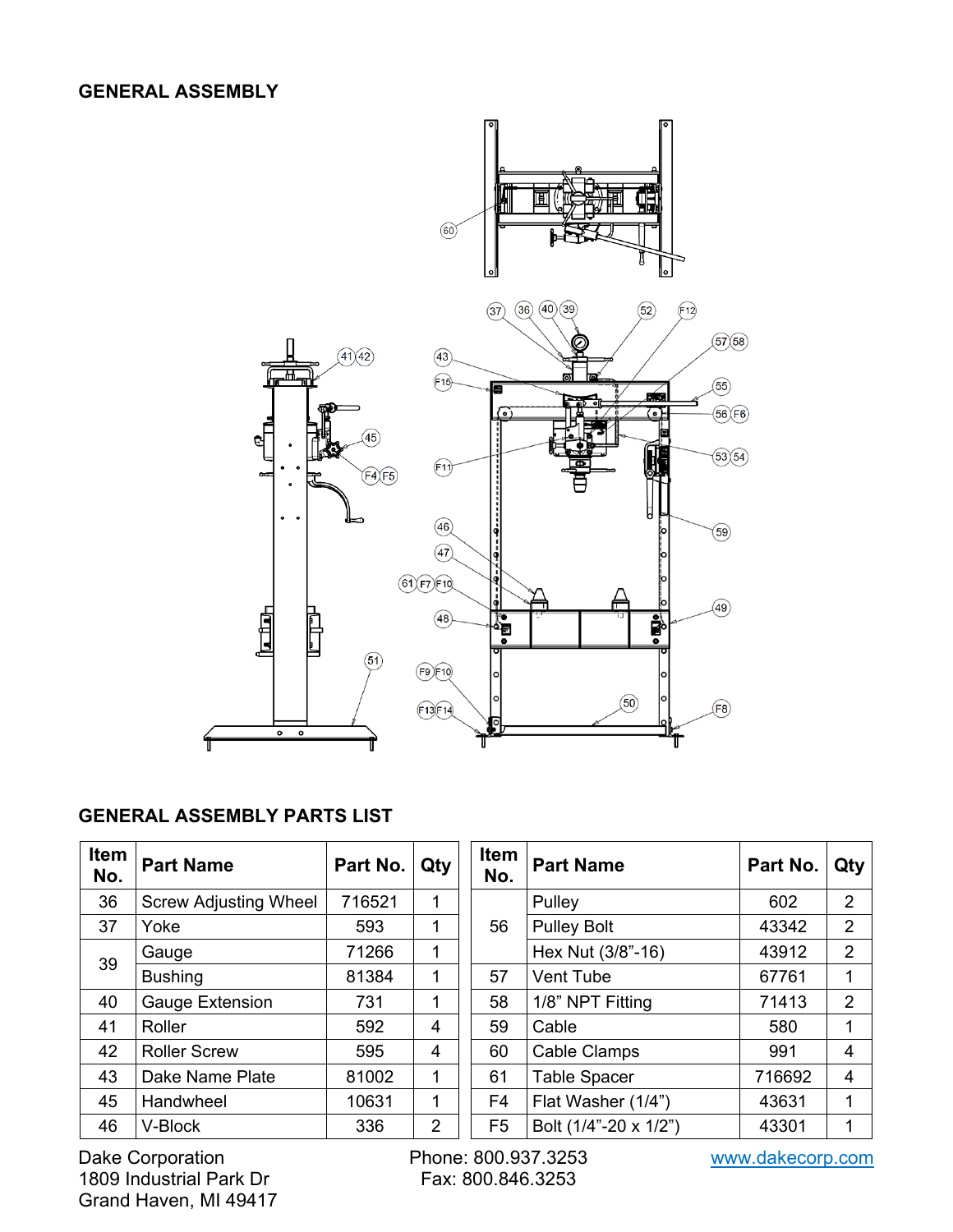

| 47  | <b>Table Plate</b>                         | 545    | 2              |
|-----|--------------------------------------------|--------|----------------|
| 48  | <b>Table Pins</b>                          | 569    | 4              |
| 48A | Safety Pin                                 | 302816 | 4              |
| 49  | <b>Table Channel</b>                       | 701091 | 2              |
| 50  | Frame only                                 | 700116 | 1              |
| 51  | Base Angle                                 | 566    | $\overline{2}$ |
| 52  | 3/8" NPT 37° Fitting                       | 1251   | $\overline{2}$ |
| 53  | <b>Fitting Nut</b>                         | 46614  | 2              |
|     | <b>Fitting Sleeve</b>                      | 51454  | $\overline{2}$ |
| 54  | <b>Tube Assembly</b><br>(Includes 53 & 54) | 700117 | 1              |
| 55  | Handle                                     | 218    | 1              |

| 47            | <b>Table Plate</b>    | 545    | $\overline{2}$ | F <sub>6</sub>  | Pulley Lock Washer (3/8")     | 43645 | 2 |
|---------------|-----------------------|--------|----------------|-----------------|-------------------------------|-------|---|
| 48            | <b>Table Pins</b>     | 569    | 4              | F7              | Bolt (5/8"-11 x 9-1/2")       | 79981 | 4 |
| $\mathsf{BA}$ | Safety Pin            | 302816 | 4              | F <sub>8</sub>  | <b>Hex Cap Screw</b>          | 43348 | 4 |
| 49            | <b>Table Channel</b>  | 701091 | 2              |                 | $(1/2" - 13 \times 1 - 1/4")$ |       |   |
| 50            | Frame only            | 700116 | 1              | F <sub>9</sub>  | Lock Washer (1/2")            | 43647 | 4 |
| 51            | <b>Base Angle</b>     | 566    | $\overline{2}$ | F <sub>10</sub> | Hex Nut (1/2"-13)             | 43916 | 8 |
| 52            | 3/8" NPT 37° Fitting  | 1251   | $\overline{2}$ | F <sub>11</sub> | Socket Cap Screw              | 24561 | 1 |
| 53            | <b>Fitting Nut</b>    | 46614  | 2              |                 | $(1/2" - 14 \times 2 - 1/2")$ |       |   |
|               | <b>Fitting Sleeve</b> | 51454  | $\overline{2}$ | F <sub>12</sub> | Socket Cap Screw              | 43470 | 3 |
| 54            | <b>Tube Assembly</b>  | 700117 | 1              |                 | $(1/2" - 13 1 - 1/4")$        |       |   |
|               | (Includes 53 & 54)    |        |                | F <sub>13</sub> | Washer (1/2")                 | 43634 | 4 |
| 55            | Handle                | 218    | 1              | F <sub>14</sub> | Lag Screw                     | 72355 | 4 |
|               |                       |        |                | F <sub>15</sub> | Label - Made in USA           | 76936 | 1 |
|               |                       |        |                |                 |                               |       |   |

# **TABLE HOIST ASSEMBLY**